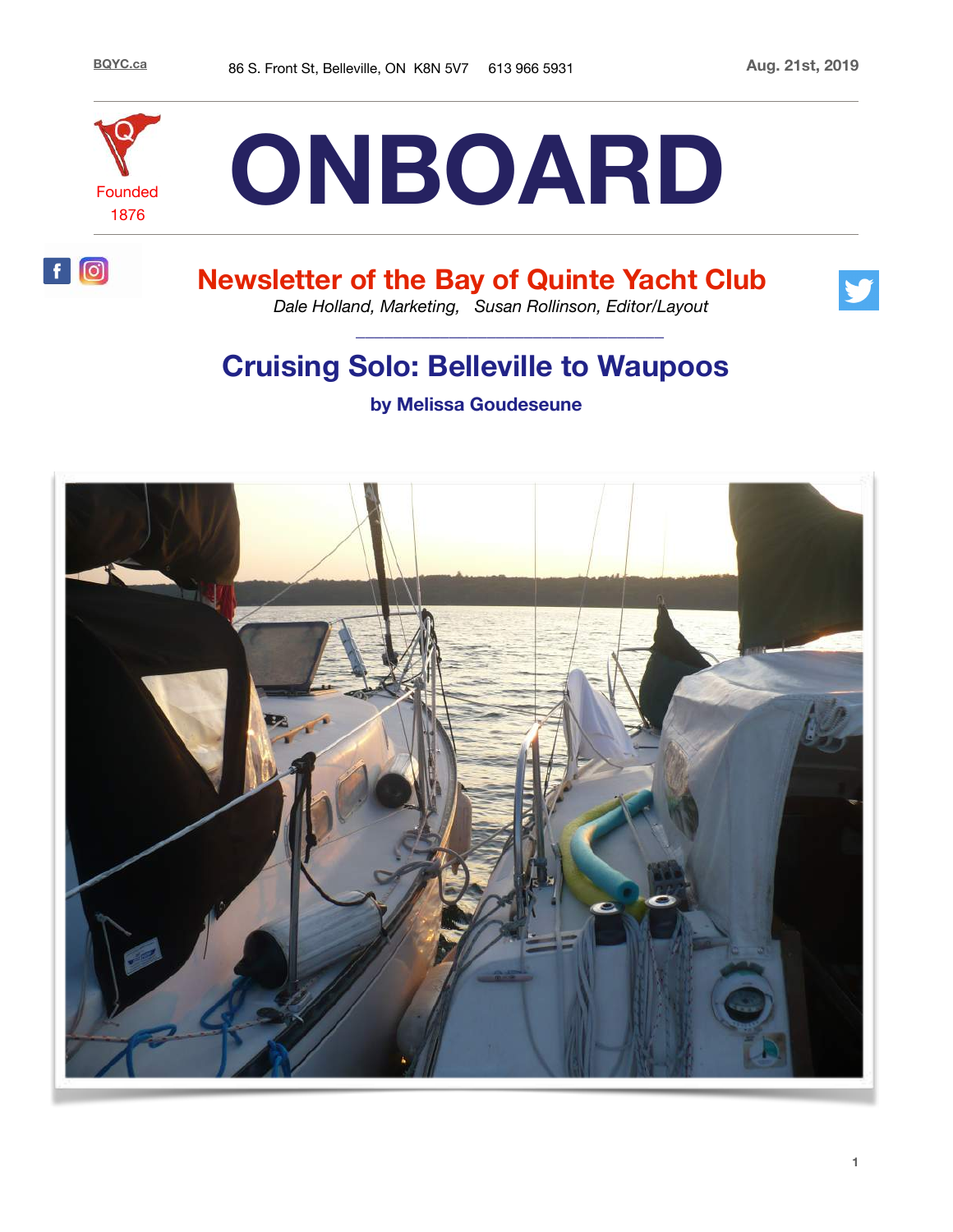Before moving to the Belleville area, I sailed out of Port Credit for `ten years. An annual event was a week-long cruise on my Tanzer 22 "Brave and Crazy" with my Dad Tony and brother Camille. We sailed all around the Golden Horseshoe and into Hamilton harbour.

This summer marks my first time cruising since moving here in 2009, and first time since Tony passed away in December 2018. I was prepared to go solo, but Maxine Holland suggested I ask Andrea Campbell (s/v Moments Away)to buddyboat with me. Sage advice, as you'll see.

We departed BQYC on Sat July 20, heading for Picton. Winds were south west,,building to more than 20 knots as we headed down Long Reach. I flew the working jib, with a double reef in the main. My top speed on this leg was 6.9 knots, and I did wash the windows a few times! We anchored at Hallowell Mills Cove, just north of Picton. My BBQ wouldn't light -- fortunately, my alcohol stove cooks chicken just as well.

Sunday, prudence was the better part of valour, and we had a short sail to Prinyer's Cove. My outof-date PORTS book shows it as a great place to anchor. Not for many boats these days, as there are lots of moorings, which swing much less than a boat at anchor. I opted for a slip at the marina for the night. The next morning, Andrea's anchor was stuck. Or rather, the rode. With 100' out, it was not coming up at all. I rafted B+C to Moments Away, and together we sorted it. Letting out slack in the rode and then motoring in a large circle, we finally got the anchor up.

We spent two days at Waupoos. One night at the marina, and a night at anchor. We both had a pleasant day-sail the second day, and went for a swim in Waupoos Bay, while anchored out. This was when I had anchor issues. First try at setting the anchor, I pulled up a clump of weeds. Second try, an even bigger ball of weeds came up with the anchor. Not wanting to try a third time, I rafted to Moments Away, and arranged the lines and fenders. It was nice to visit my "boat buddy" at anchor, before retiring behind the companionway screen to keep away from the bugs after sunset.

Our sail back was two days: Waupoos to Glen Island, and from thereto Belleville. The first day started with light air, and we motor-sailed the first stretch, before rounding the point and heading back towards Prinyer's Cove. The wind freshened, and we both tacked our way up Adolphus Reach over the next few hours. I passed the Glenora Ferry under sail, keeping a sharp lookout on the ferry, and on my wristwatch, with the ferry operating on a 15-minute schedule. We anchored at Glen Island, literally around the corner from the ferry. Good holding in mud, a big improvement over Waupoos's weedy bottom.

The forecast for our last day called for chance of thunderstorms in the afternoon. We were up at 6am, and underway by 7. Very light northwest winds up Long Reach, pointing high to try and make Forester's Island on one tack (I did). Approaching the Skyway Bridge, we both opted to motor through the bridge and Telegraph Narrows, with the wind square on the

nose. Neither of us wanted to do fifty tacks singlehanded through the Narrows. The wind backed to southwest, and we had a great sail home across Big Bay and the Bay of Quinte.

I'm very glad I went, and glad to have a friend along as well. We both sailed our own boats, but were able to chat via two-way FRS radio, to discuss routing options, and to offer moral support. My wings feel a bit bigger than they did the week before.

For a longer write up with many more photos, check back at my website:

 *http://www.tanzer22.org/2104/cruising/* 

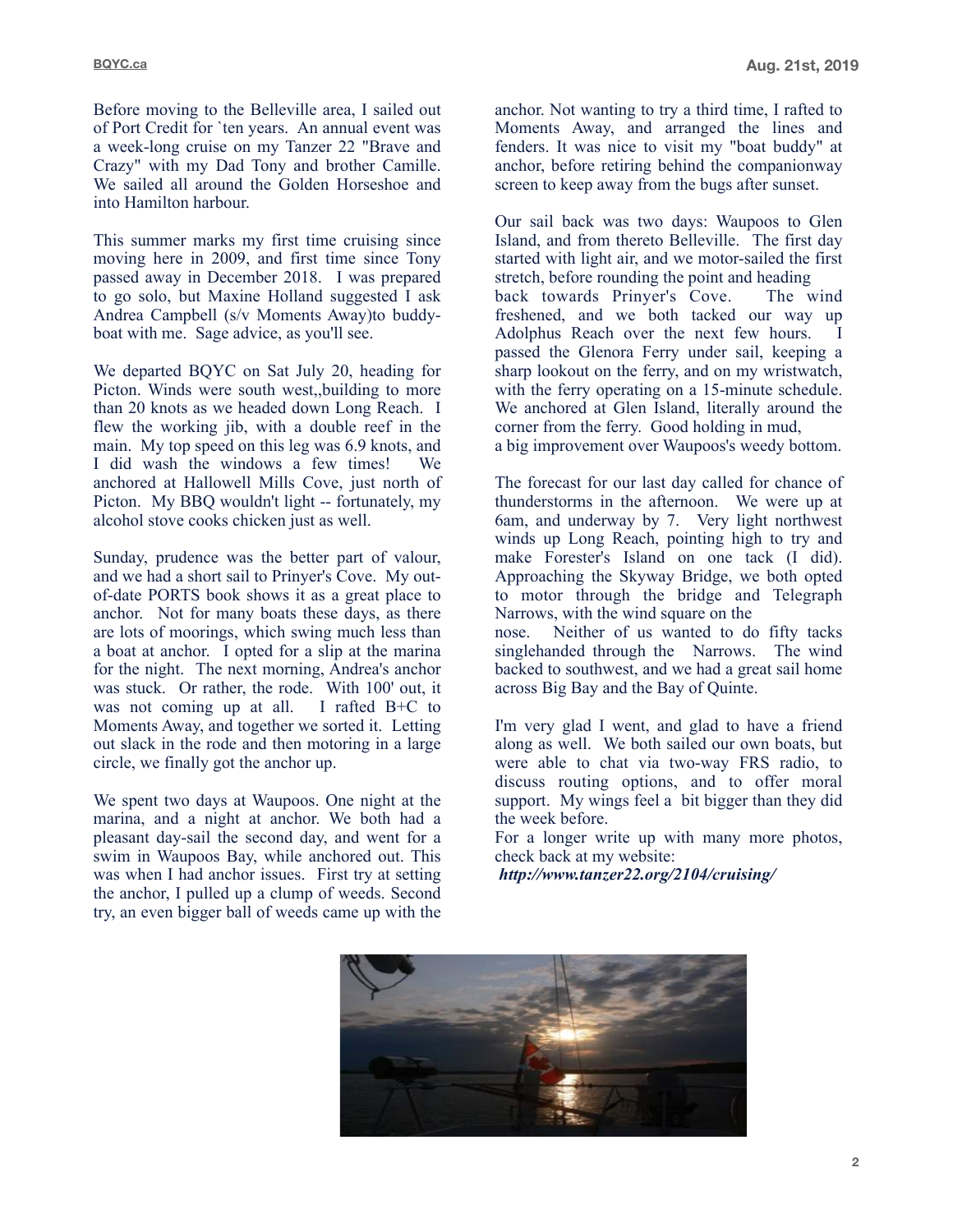

# **Notes from the Helm**

Almost September already! Wow! Summer sure goes by fast. Between racing and cruising we have had lots of on-thewater time, but it is never enough when

you consider the short boating season. Heidi and I did get away for a 1000 Island sail in July. It was evident that the water levels have taken their toll on many of the islands. We were still able to pick up a mooring ball at a Park Island and had some fun.

On the Sunday of the long weekend, I counted 22 boats in Sandy Cove with 9 of them being BQYC members. I was able to do an impromptu but wobbly "Commodore's Paddle-board Past" to inspect the fleet.

I am thrilled by an influx of new members. Last week, the board approved 5 new memberships with boats. Boating is alive and well even with the high water. Introduce yourself when you see a newbie at the club.

The water levels are finally receding. As of writing, we are down a foot from the peak. Our property is recovering. It is surprising how the lawn is coming back after being submerged. We will need to consider some remediation as we have lost a few feet all the way around the point as well as considerable damage around the dinghy ramp. We will be looking for input on this topic from knowledgeable members.

Our reciprocal dock re-opened on August 1st and we have had numerous visitors with lots of good stories shared. We are charging \$20 flat-rate for the first night as we have no power on that dock yet. Go say hello to our visitors when you are at the club.

The new Point of Sale system is up and running at the bar. It will reduce many hours of manual book-keeping and minimize

chances for errors. Thanks to Louise, Ian, & Vanessa for making it happen. This summer we have also invested in a new BBQ (nom nom nom), new HVAC unit (cool), and new sewer pumps (yah) as we continue to keep the club infrastructure current. Sail training also continues to replenish the fleet with acquisition of 2 used race-quality Lasers.

Quinte Sailability - Although we had to defer due to the flooding, our intention is to be the new home for Quinte Sailability starting in 2020. This will give us a more realistic runway for preparation and infrastructure work. A few of the QS racers have engaged with our Sailing Instructors to get on the water this summer. Watch for further membership communication in the fall.

We have 2 signature racing events still to come with the Round the County and the Katie Gray. Both offer great opportunities to go on an adventure. Take part.

Keep a hold of your tiller.

## **THE KIDS ARE AT IT AGAIN!**

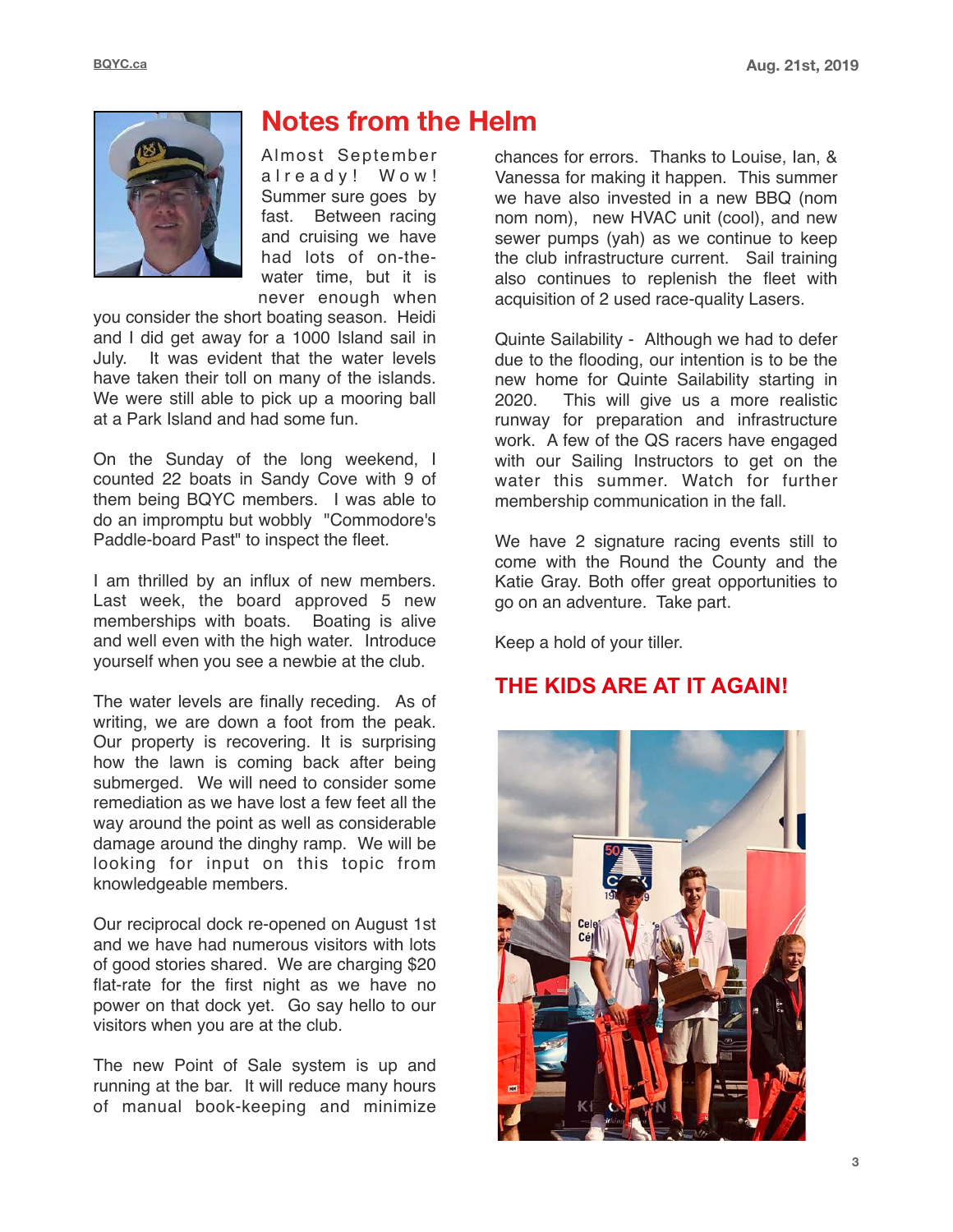

*Andreas and Andrew Giacamuzzo are representing BQYC racing in the Laser 4.7 World Championships in Kingston. We wish the boys much luck and great winds! The boys are sailing up to 12 races through Aug 18-23. Follow along below and cheer loudly so they can hear you all the way from Belleville ! [http://www.cork.org/past-results/results2019/l47yw/](http://www.cork.org/past-results/results2019/l47yw/47_youth_worlds_results.htm%22%20%5Ct%20%22_blank) [47\\_youth\\_worlds\\_results.htm](http://www.cork.org/past-results/results2019/l47yw/47_youth_worlds_results.htm%22%20%5Ct%20%22_blank)* 

## **Chris Waller Fund – New option to give through Sail Canada**

Thank you to those members who have generously supported the Chris Waller Fund this year. With your help, we have eight young sailors participating in our 2019 Sailing School. We are now fundraising to ensure at least as many deserving youth get out on the water in 2020.

In addition to supporting The Chris Waller Fund events and by making gifts directly to BQYC (no tax receipt), you can now make a gift to Sail Canada and designate it to: BQYC Chris Waller Fund. Sail Canada will issue you a charitable tax receipt.



Sail Canada donation forms are available at the bar or at their website: [www.sailing.ca](http://www.sailing.ca)

> **You can also give online: Visit: [www.sailing.ca](http://www.sailing.ca)**

*Click on: "Donate Now" button Scroll to: "Funding Options" and click on the drop down menu choice: "BQYC Chris Waller Fund"* 

Thank you for your ongoing support!For more information, please contact Linda Pearson, Secretary

Read more about the Chris Waller Fund in Sail Canada's July 2019 newsletter: [https://sailcanada.blog/2019/07/31/i-am-a-sailor-trevor-chris-waller/](https://sailcanada.blog/2019/07/31/i-am-a-sailor-trevor-chris-waller/%22%20%5Ct%20%22_blank)

*Andreas Steinitz finished his last regatta in Optimist at the 2019 World Championships in Antigua this July, finishing mid-fleet as top Canadian at 132, in a tough international fleet of 255.* 

*Andreas has since moved into the 29er with his partner, Nathan Duffar-Caldar, of Royal St. Laurence Yacht Club, where the pair won the Sail Canada 29er Youth Championships at CORK this past week, after only 5 weeks of sailing together.* 

*Andreas is excited to be moving onto skiff sailing and what the next year holds in international competition on this team. You can view the Opti results at: [http://2019worlds.optiworld.org/](http://2019worlds.optiworld.org/en/default/races/race-resultsall) [en/default/races/race-resultsall](http://2019worlds.optiworld.org/en/default/races/race-resultsall)*

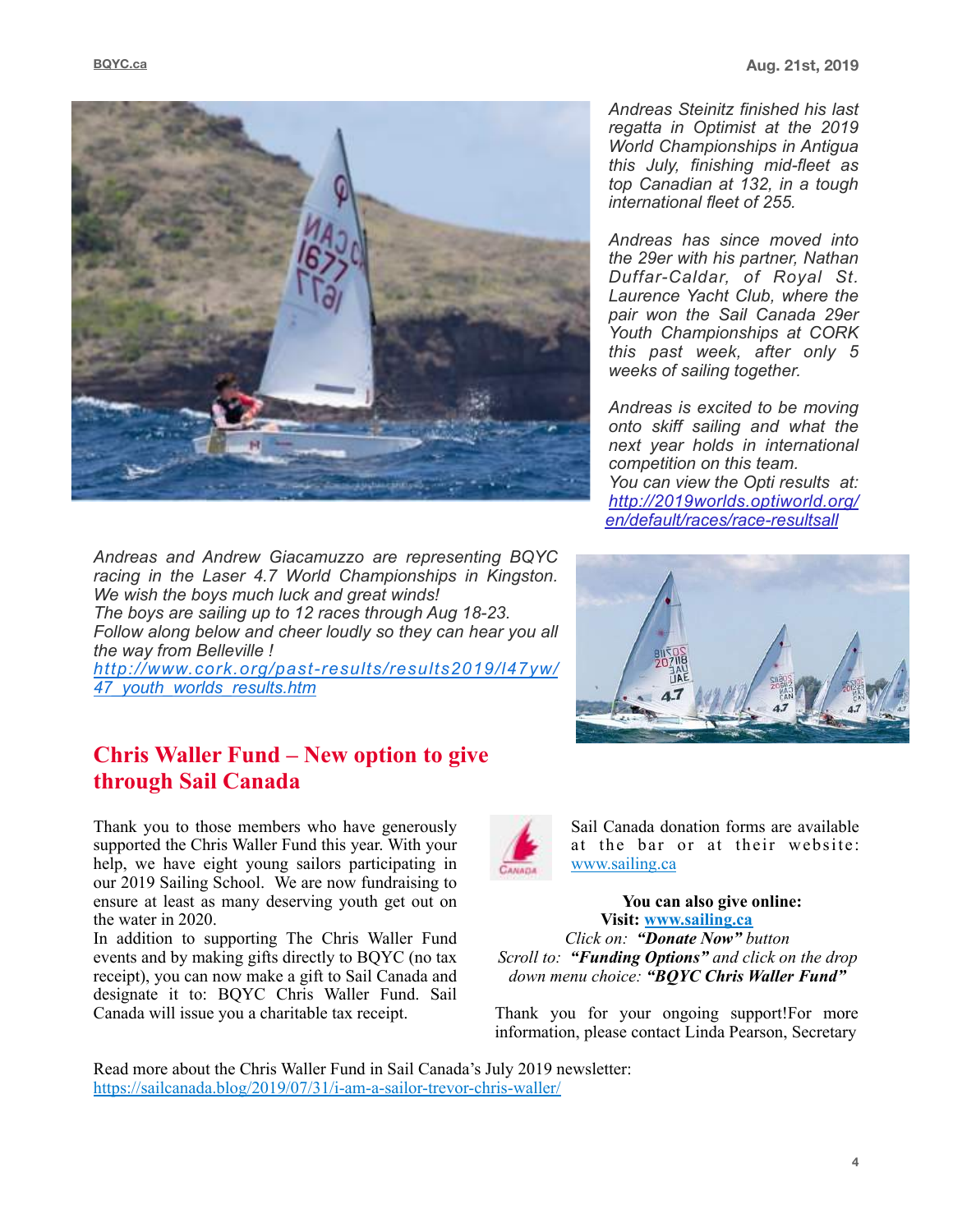

### **MARKETING UPDATE - DALE HOLLAND, Marketing Director**

Many Thanks to the six skippers who volunteered the boats and time in support of *YourTV Belleville (Cogeco)* volunteer appreciation event at BQYC on Tuesday, June 18. The feedback I received was that those who went out on boats truly enjoyed the experience

and were grateful for the hospitality shown by the BQYC members.

"Get Out On The Water 2019" on June 22, was a very successful day with 58 individuals experiencing sailing. 44 took advantage of keel boat sailing and 14 went out on dinghys. 9 Volunteer skippers and all the sailing school instructors and several club members assisted with on land support. The Belleville Dragon Boat Club, Quinte Outrigger Canoe Club, Bay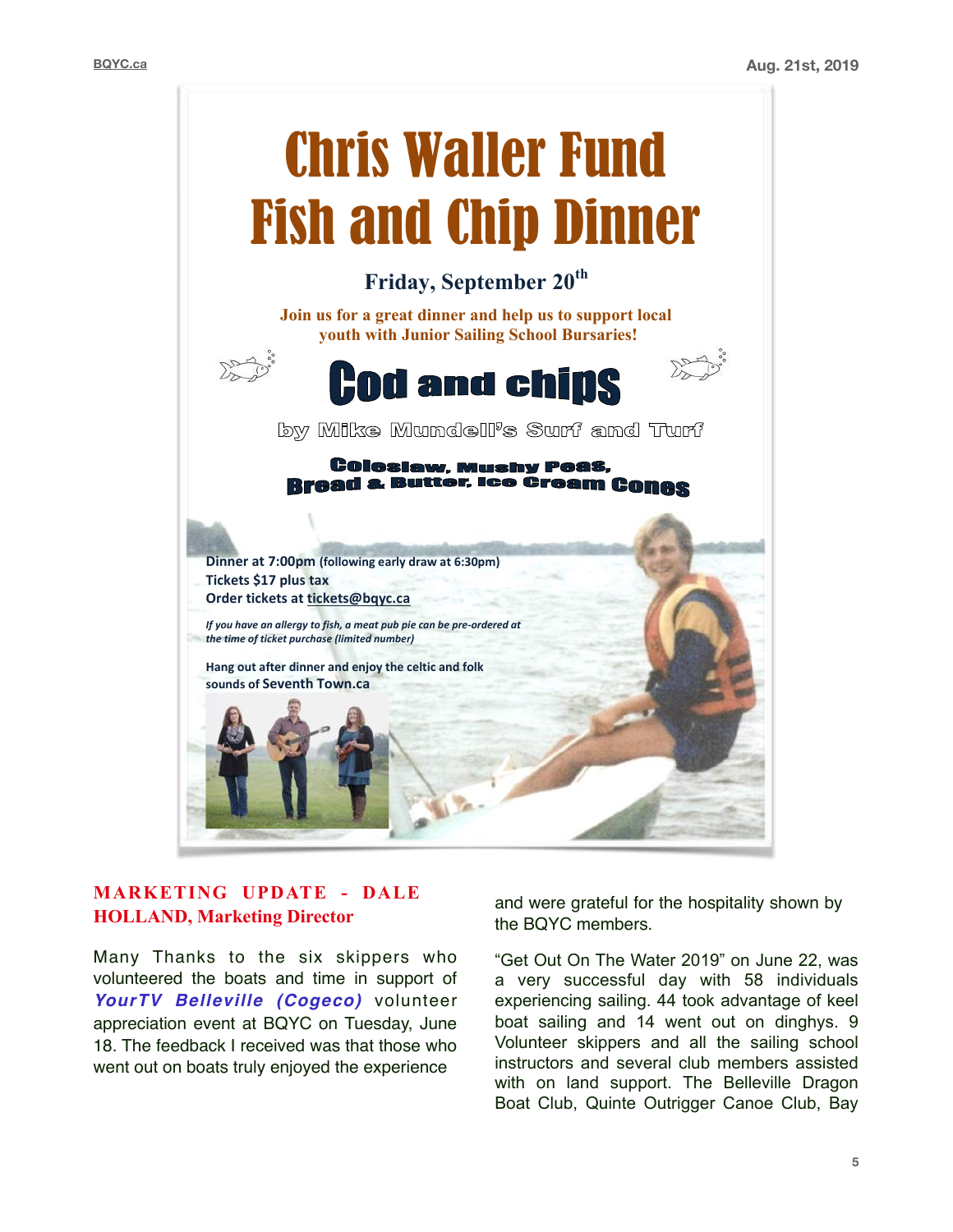of Quinte Power and Sail Squadron participated and were quite surprised at the support the club membership provided and the numbers from the public who came out. On Wednesday, August 21 and Friday August 23 a Belleville Marketing company visited the club to get video for a Sail Canada promotional video, which will highlight the social and family aspects of sailing. The company will be taking video from the junior program, race night and the social time after racing. More info to follow.

Please follow BQYC on Facebook @ https://www.facebook.com/ BayOfQuinteYachtClub/

On Twitter @ https://twitter.com/BQYC3

On Instagram@ https:// www.instagram.com/bayofquinteyachtclub/

Dale marketing@bqyc.ca

## **Thanks to our hearty volunteers from the Board of Directors**

A gang of over a dozen volunteers made quick work of 50 ft of boardwalk around the front of the club. While we may need to rename the front lawn as Victoria Wetlands, the deck and patio are open for business. Your help is MUCH appreciated!

*See photos right:*



A poem from the Mid 1800's

En route from Hungry to Muscote bear the Big Bay Shoal in mind. Keep her well abaft and to the east to arrive in time, and in one piece.

'Twixt the Isles of Grape and Grove, and to the north of Robinson's Cove, unmarked and rarely seen a quarter mile of rock, distinctly mean.

From the Ship Rock light to the Grove Island bight two thirds of the distance, then to the Tower with insouciance.

(by an Unknown Sailor Poet, after a winter grounded on Big Bay Shoal)



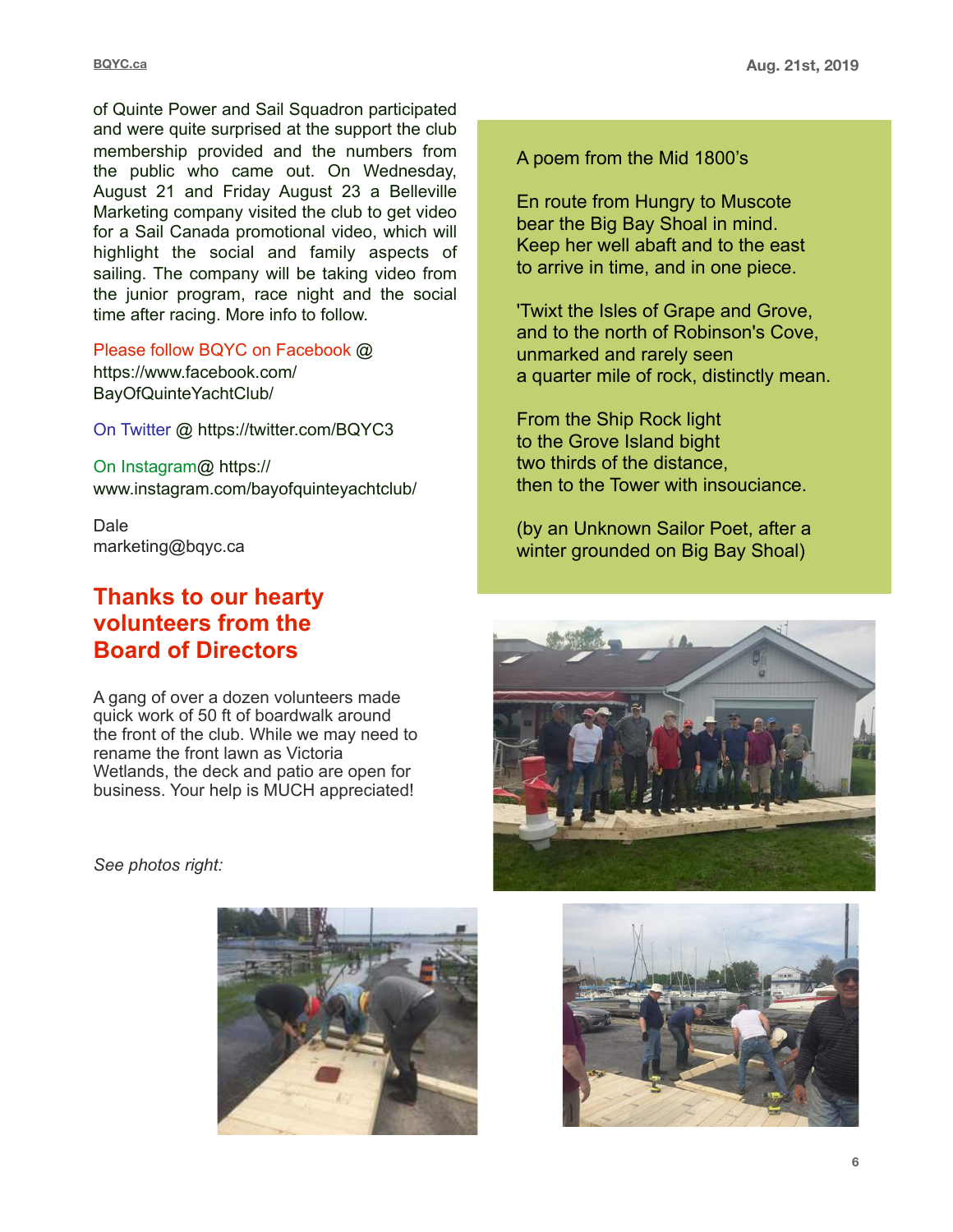## **Cruising Report, Fiona King**

 PLEASE if you have any interest at all in getting together with other cruising BQYC boaters, fill out a Cruising questionnaire, available at the bar. This will add you to our "Cruisers" email group. No commitments ever! I especially would love to hear from our new boating members – welcome to you!

 A wonderful evening was had with our new friends for "Sail on with Parkinsons" on Tuesday July 30. Besides a good number of members, several local Parkinson's Support Group participants turned out, and a few from Quinte Sailability. Lots of yummy food was provided by various members. Special thanks go to Matt for setting up tables, Sue J. for her decorating expertise, Jill for last-minute cutting of flowers, Dale, Bernie and David for being greeters, and Don R. for acting as chauffeur for the sailors AND Patrick O'Boyle-Kelly! I heard many complimentary comments from visitors: thank you all for making me proud of our club and the way we can pull things together in a short time. A nice article was written for the Intell by reporter Jack Evans. Our esteemed Commodore Steve and Darlene and Steve from Sail on, (who said this was the biggest crowd they had had!), exchanged club burgees, so the club now sports one from Gimli Manitoba.

 High water levels have continued to plague our plans for group cruising. We were hoping to try for Napanee again but it was checked out by a couple of our cruisers and it is still not safe enough/low enough water for us to go there as a group. We also have had health issues within the group, hopefully better soon, and engine troubles.

 I would like to hear from anyone who is interested in attending the **SCOTTISH-IRISH FESTIVAL\*** in Trenton, the weekend of September 6-8. (Festival day is Saturday the  $7<sup>th</sup>$ .) Lots of bands, food, vendors, hop-on-off trolley…..should be fun! I may be moving my mother that weekend so we aren't sure yet whether we can attend – am looking for someone to head this up. Possibly dinner out on Friday night and potluck on Saturday? Or vice-



*There may not have been a lot of boats at our first raftup -but we sure ate well!!*

versa....Please email me at [fcc@bqyc.ca](mailto:fcc@bqyc.ca) if interested. \*Bookings for slips at Trent Port Marina will be done individually so please contact them directly and state you are with BQYC.

 **RAFT-UP** will be planned for a Saturday in September – date and details tba.

 Let's get out there and enjoy our last several weeks before the dreaded Lift-Out. We have enjoyed some of our nicest cruises in September so – the best may be yet to come for this season!

> Fiona King Fleet Captain Cruise [fcc@bqyc.ca](mailto:fcc@bqyc.ca)

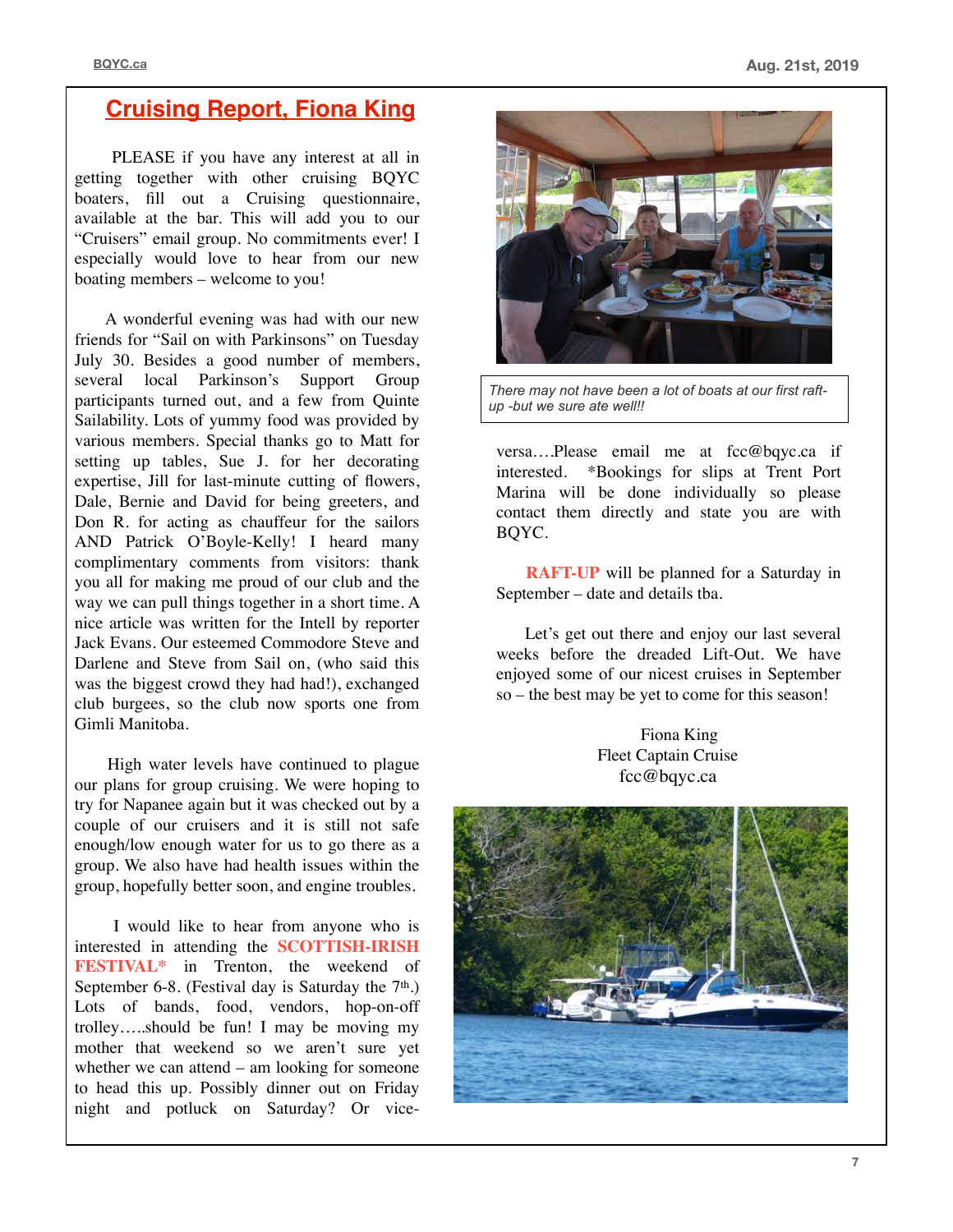

# **ROUND THE COUNTY RACE**

The Round the County race ran on the August 17-18 weekend. It is a 110 NM race going counter-clockwise around Prince Edward County starting at Presquile and finishing at Meyers Pier in Belleville. This is the 6th running of the revised race although it has a long history back into the 70's. It is a joint effort by BQYC, CFBTYC, and PrYC.

This year saw 9 boats split between Spinnaker and White Sail fleets. The fleet included one singlehander - C&C 25 Watts Up as well as a Trimaran Dream Weaver both from Trenton.The weekend started at CFB Trenton Yacht Club hosting the Friday night staging, skippers meeting, & steak BBQ. Early Saturday morning the fleet motors together through the Murray Canal for a 11 AM start by the Presquile Yacht Club race committee near the Lighthouse.

The race got off in light rain with a whisper of a South-West wind. The skies cleared by Scotch Bonnet and the wind built to 18 knots by the time the fleet reached the corner at Point Petre. J35 Jeannie from Collins Bay Yacht Club lead the way to the corner with Wicked, Heelin Groovy, and Spankin Mad all within 10 minutes. The building waves and now 20 knot south wind provided for an exciting close-reach across the bottom of the County. The lead pack rounded Psyche Shoal at 7:30 PM. Wicked had taken the lead across the bottom and would hold on to it to the finish.

Spinnakers were flying on the North bound leg towards the Upper Gap near Prinyer's Cove where<br>the winds dropped off. It was slow going up the winds dropped off. Adolphus reach towards the Glenora Ferry, The fleet compressed and then experienced heavy fog for 2AM-5AM into Long Reach. With dawn, the fog burned off and the boats made their way slowly up Long Reach to turn at Foresters Island around 8:30 AM. A building south wind took the fleet A building south wind took the fleet under the Skyway bridge with reaching spinnakers into Big Bay. After some fickle winds after Sandy Cove, the lead boats finished in Belleville around 1PM for a 26 hour elapsed time. Single-hander Watts Up did a marathon 35 hours.

On corrected results - Spankin Mad from BQYC won the Spinnaker Fleet and PEYC Fox on the Run won the White Sail. Thanks to all 3 sister clubs for making this event work and to the cochairs Brian Thomson and Rick Tinga for all their hard work at convincing us to come out and play !



# **ROUND THE LAKE NEWS**

While Shark Mako won the Pursuit race at home on Sunday, some of our racers, in addition to the kids enjoying their time on the world circuit, have been representing BQYC at regattas.

At EYC (Eastern Yachting Circuit) at Henderson Harbor YC, which ran Thursday to Saturday, team Spankin Mad earned a 3rd place in their division in both course racing and long distance race. Warpaint from PEYC earned a 2nd in their division. Good work Sailors !

At Royal Hamilton YC on the weekend, Shark Tiger Niles earned a 3rd place over all in the Shark Ontario Championships. Good go Tiger.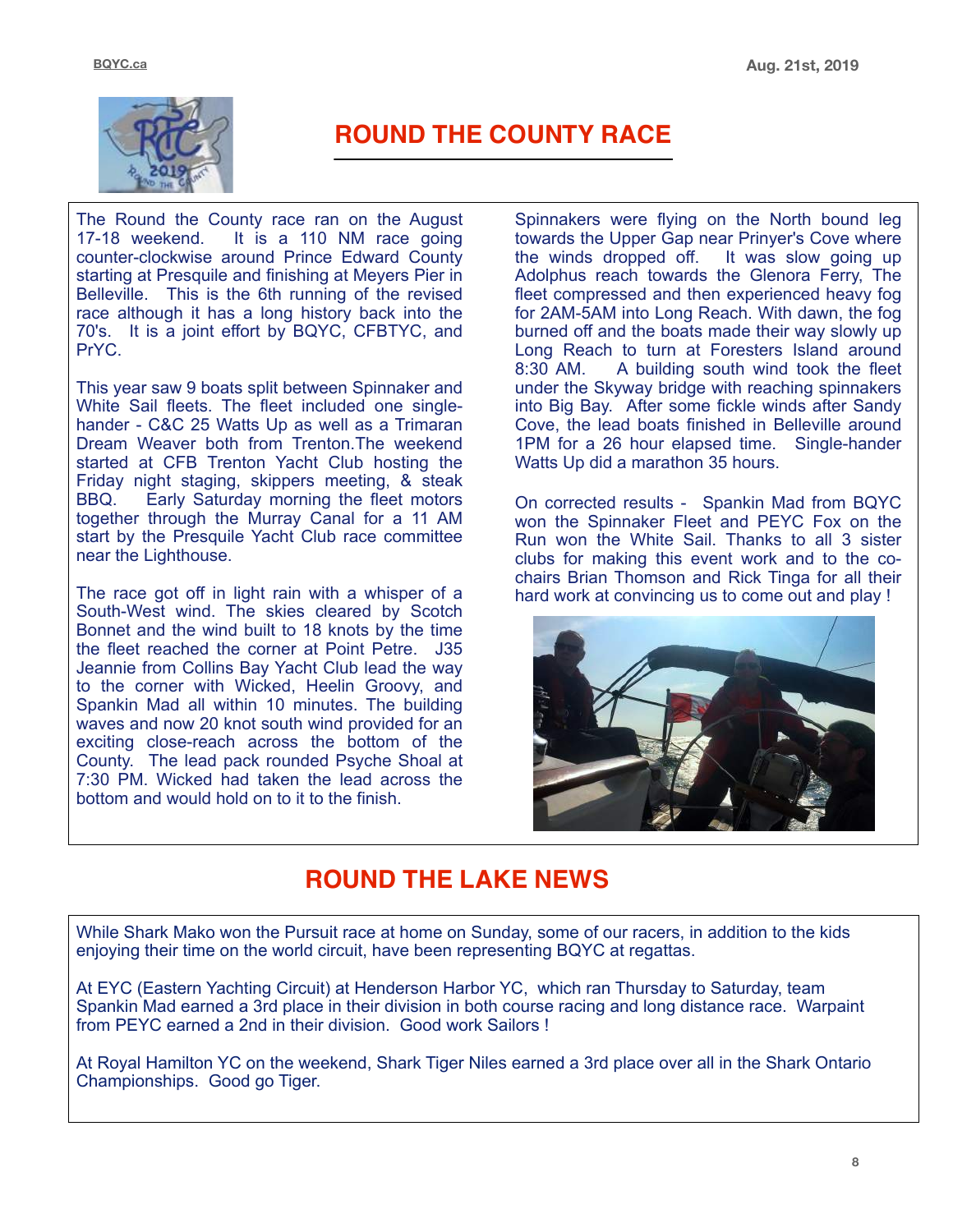### **HELP WANTED - KATIE GRAY VOLUNTEERS**

**Chris Danner** [<fcs@bqyc.ca>](mailto:fcs@bqyc.ca%22%20%5Ct%20%22_blank)

The Katie Gray is fast approaching. In an effort to make it a great event, we're asking for some help from members. Your help is requested with the tasks below, it would be greatly appreciated. **Friday Dinner**

- **We need volunteers to cook burgers and sausages and make sure the dinner runs smoothly**
- **We need donations of salads, side dishes and desserts. if you are able to provide, please email Chris Danner with your item [\(fcs@bqyc.ca\)](mailto:fcs@bqyc.ca%22%20%5Ct%20%22_blank)**

#### **Friday Night Boat Parking**

- **We need a member to direct visiting boats to the right parking spots. Who is good at Tetris?**
- **Protest Committee We need a volunteer protest committee in case of an issue on the Katie Gray or the Binnacle race. If you're able to commit to both, or one please let Chris know.**

#### **Dining Room**

- **- The dining room needs to be set up on Friday afternoon.**
- **- Saturday Breakfast We need volunteers to prepare coffee and breakfast**
- **- Registration Table We need volunteers for registration on Friday night / Saturday morning.**

If you can help with one or two of the tasks above, please let Chris Danner know via **email: [fcs@bqyc.ca,](mailto:fcs@bqyc.ca%22%20%5Ct%20%22_blank)  or call: 438-863-774** We are looking forward to another great race for the 51st edition. Thanks in advance.

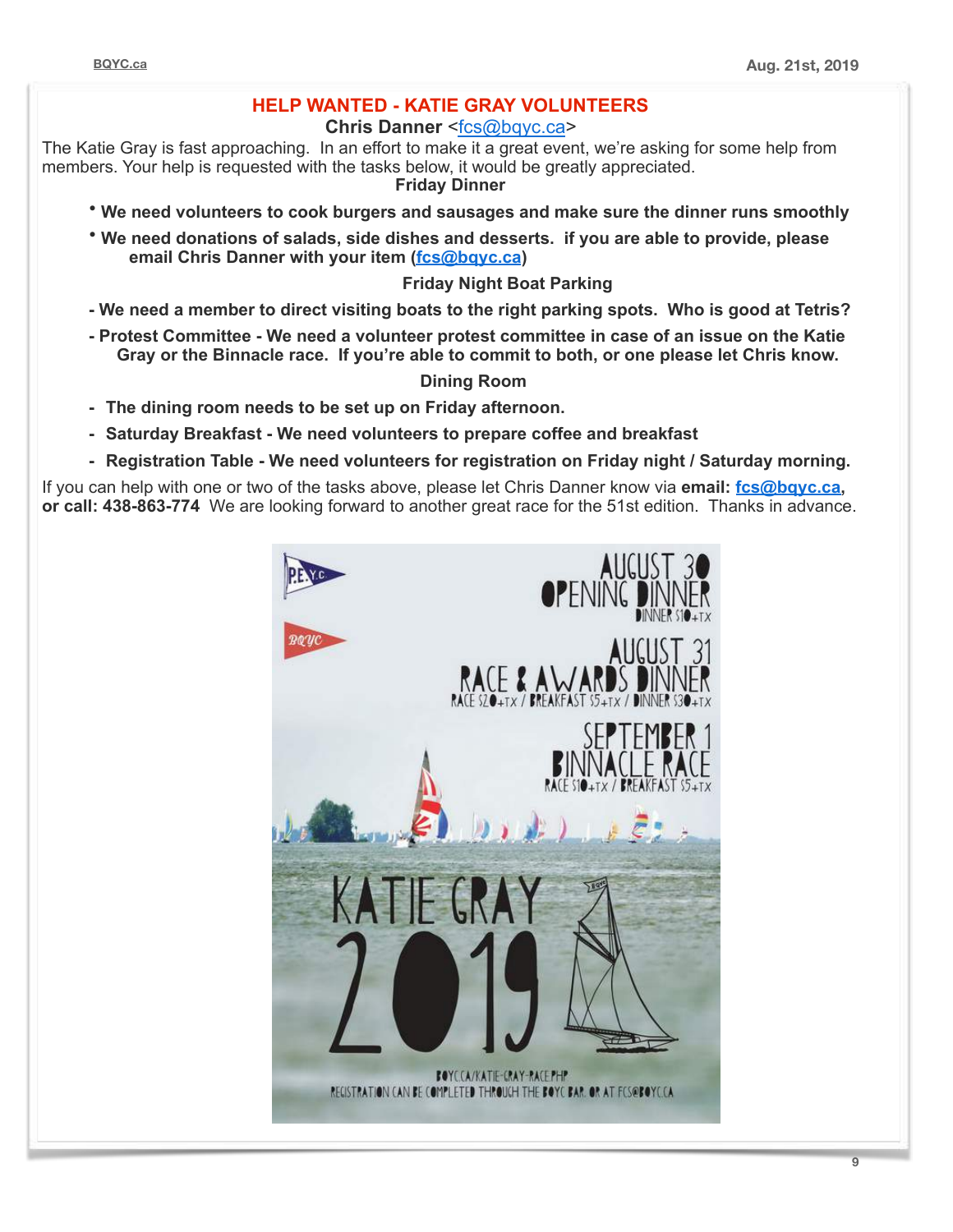# **Lift-Out October 19th, 2019 8:00 am**



## **REGISTRATION: Tues. Oct. 1st & Thurs. Oct. 3rd**

5 - 7pm in the lounge Cradle placement is on Saturday Oct. 5th starting at 9am.

## **MEMBERS SUBMISSION - R2AK**

#### **750 miles. No motor. No support. All the way to Alaska.**

*By: Christophe Credico* 

Last Fall, I had the opportunity to join a team preparing for the 2019 Race to Alaska: The physical endurance, saltwater know-how, and bulldog tenacity to navigate the 750 cold water miles from PortTownsend, Washington, to Ketchikan, Alaska. First prize: \$10,000; second prize: a set of steak knives. There are no other prizes.

This is no ordinary sailboat race. Open to any type of boat without a motor, the race starts with Stage 1: The Proving Ground, a 40-mile qualifying leg across the Salish Sea from Port Townsend, Washington to Victoria, BC. Boats that finish within 36 hours are eligible to compete in Stage 2: To the Bitter End, which starts a few days later in Victoria and ends 710 miles north in Ketchikan, AlaskaT he only designated waypoints are Seymour Narrows, an iconic pinch point on the Campbell River where tidal currents can reach up to 15 knots; and Bella Bella, a small fishing community 80 miles north of Vancouver Island amongst a set of (slightly) inland islands. Beyond these, it's up to each team to pick their route up the Inside Passage and beyond.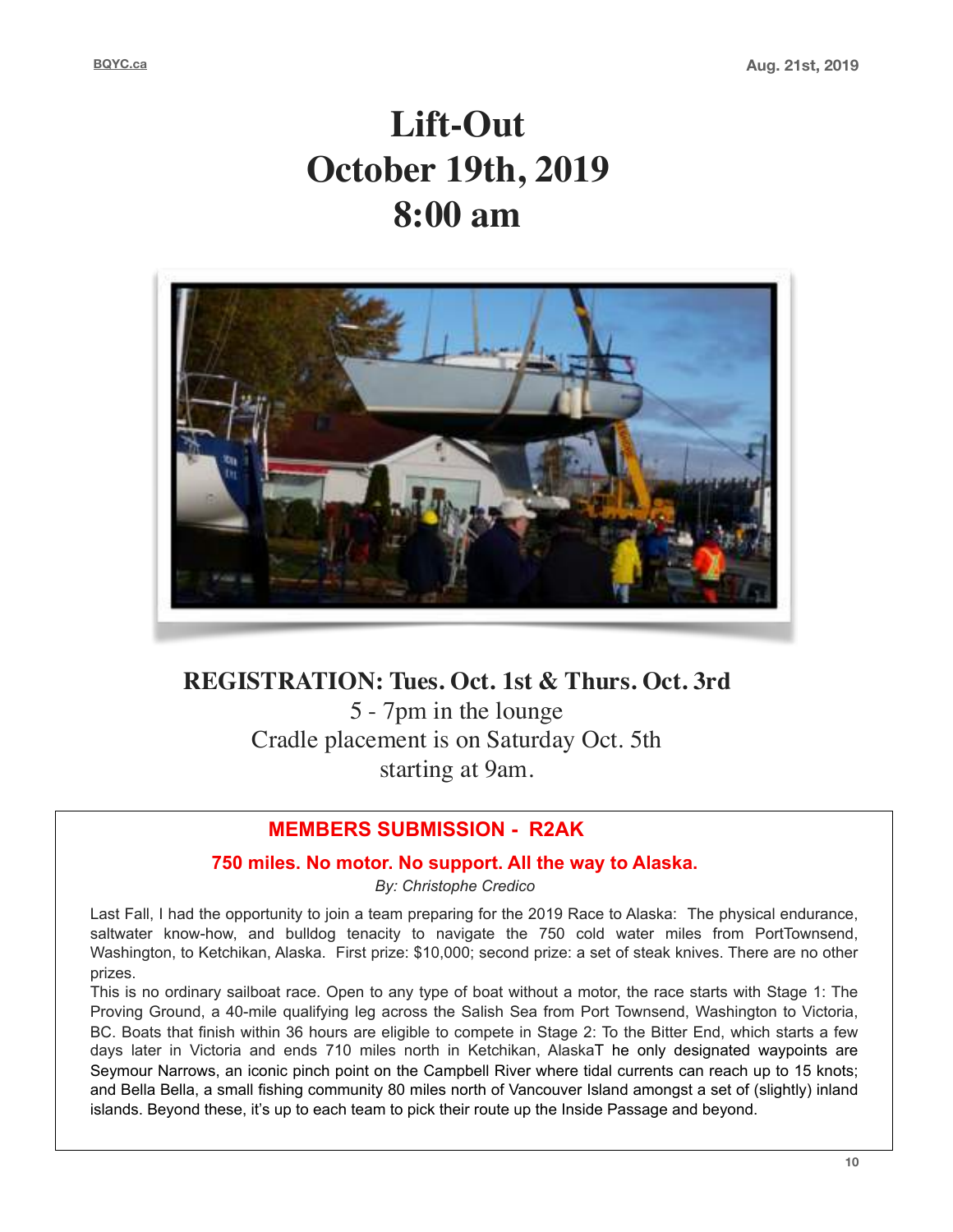The event attracts everything from high performance multihull sailboats to tricked out monohulls to smaller, sometimes ramshackle vessels including dories, kayaks, and even stand up paddle boards. All on the same playing field. All vying for the \$10,000 first prize - although in reality, only a handful of boats are really in it to win it. For the rest, it's all about the adventure and challenge of getting to the finish line in one piece.

Motors are not allowed on board, so every boat needs a means of pushing forward using human propulsion when sailing is not practical (or not permitted, as is the case in Victoria Harbour). This results in all kinds of human propulsion engineering wizardry and innovation, often involving pedal power to drive an underwater propeller.

Through pedal power came my connection to this race via one of my Ottawa cycling buddies. His sister, Marjory Stewart, was putting together a team for the 2019 event, looking for like-minded adventurers - ideally with cycling and sailing experience - with whom she could plan, compete, and 'suffer cheerfully' on her R2AK campaign. With my competitive sailing background, cycling fanaticism, general sense of adventure, and vouched-for personality compatibility from Marj's brother, this was an intriguing proposition.

However, this would require my being away from home (and work) for up to 4 weeks, managing cold, wild and potentially treacherous ocean conditions along the Pacific Coastline, and spending a prolonged period of time in confined quarters under stressful conditions with people I had never met in person. But man...what an adventure it would be!

After due consideration and with approvals from (most importantly) my wife, Tonya and from work, I gave my commitment in November to participate in R2AK 2019. With Marj based in Milwaukee, Chris Watt (Marj's cousin, our third teammate) in Victoria, and me in Ottawa, we spent the next 6 months remotely planning over weekly conference calls and countless emails, and worked through the many preparation challenges including finding and retrofitting a suitable boat.

The three of us met for the first time as a team on May 30th in Port Angeles, Washington, pedalled out of the harbour into the fog, and set sail aboard our boat - a Santa Cruz 27 with a bike mounted to its transom powering an underwater propeller - on our way to Port Townsend, where we would spend a few days preparing and soaking in the R2AK festivities before the June 3rd, 5:00 am Proving Ground start.

For the next several weeks, I was totally immersed in R2AK. Of the 46 Proving Ground starters, we were among the 35 who qualified to continue. And of the 25 who successfully made it To the Bitter End at Ketchikan, Alaska, we finished 20th, 11 days after our Victoria start.

We overcame sleep deprivation, thick foggy nights, commercial shipping traffic, kelp beds, a surprising number of floating logs, huge tides and currents, navigational hazards along rocky and exposed coastlines, isolation and remoteness, sometimes nasty and unpredictable weather including a middle of the night ocean gale in Dixon Entrance, and endless damp resulting in never-drying clothing. We logged about 55 hours on the pedals, propelling the boat north at roughly 2.5 knots when the wind refused to cooperate. When the fog lifted, we were treated to eye-popping vistas and beautiful scenery, including snow-peaked mountains, open ocean vastness, whales, dolphins, and eagles. We also had our share of exceptional sailing conditions.

Every day brought a new set of challenges and rewards. My teammates were amazing, and we persevered through everything that was thrown at us while maintaining our camaraderie and team spirit. When we pedalled into the Ketchikan harbour on June 17th and rang the bell to mark our successful finish in the cold Alaskan drizzle, our collective sense of relief, accomplishment, and exhaustion was palpable.

We missed out on the \$10,000 and the steak knives, but R2AK was everything I had hoped it would be and more. I feel so incredibly humbled and privileged to have been able to participate. While I'm proud of our accomplishment, my wife Tonya is the real hero. Without her support, none of this would have been possible for me. To her I express my deepest gratitude and affection.

The Race to Alaska is not for everyone. But finding ways to step out of your comfort zone, challenge yourself in unpredictable situations, and immerse yourself in the beauty of nature can be therapeutic and even life changing. I highly recommend it!

For more information, check out the R2AK website [\(https://r2ak.com/\)](https://r2ak.com/) and our Team Ripple Facebook page: <https://www.facebook.com/TeamRippleR2AK2019>